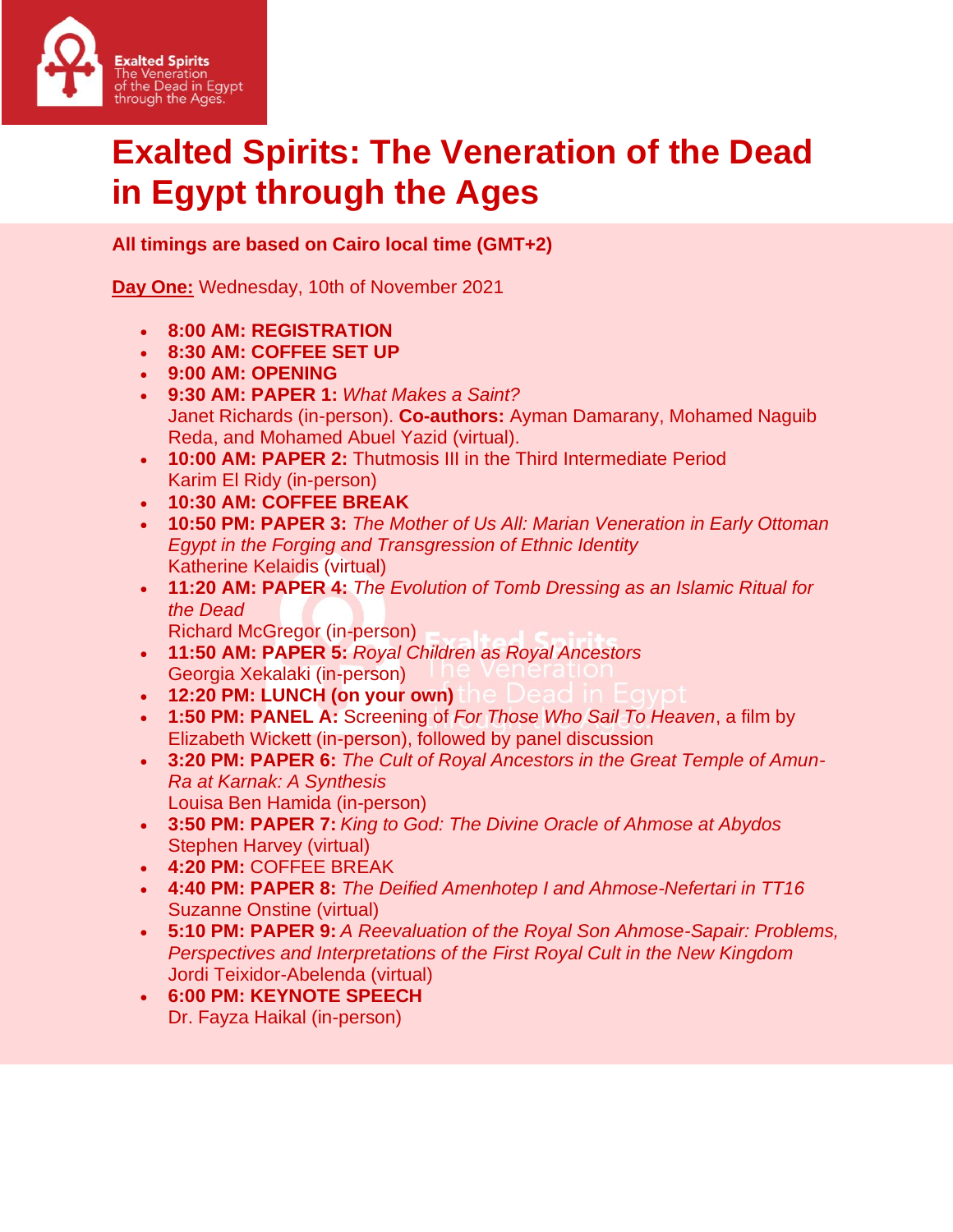

**Day Two:** Thursday, 11th of November 2021

- **8:30 AM: COFFEE SET UP**
- **9:00 AM: PAPER 10:** *Analyzing Representations of New Kingdom Royal Figures on 21st and 22nd Dynasty Coffins* Yasmin El Shazly (in-person),
- **9:30 AM: PAPER 11:** *Invoking the Spirits of the Ruling Ancestors in the New Kingdom Temples: A Veneration Ritual in Ancient Egypt* Youmna Adel Zaki Nasr (in-person)
- **10:00 AM: PAPER 12:** *Outside the Nile Valley: Serabit el-Khadim as a Remote Cult Center for the Deified Kings* Ahmed Mansour (in-person)
- **10:30 AM: COFFEE BREAK**
- **10:50 AM: PAPER 13:** *The Beseeched Burial: Reflections on the Historical Events Associated to the Shrine of Sayyida Nafisa in Al-Qahira* Murtaza Shakir (virtual)
- **11:20 AM: PAPER 14:** *Re-membering the Holy Family in Islamic Cairo* Mary Thurlkill (in-person)
- **11:50 AM: PAPER 15:** *The Depiction of "Proskynesis" Attitude as Intercessory Body Posture An Application to Egyptian-Christian Art and Heritage* Zeinab Hanafy Hassan Ali (in-person)
- **12:20 PM: PAPER 16:** *The Deification of Imhotep* Julia Troche (in-person)
- **12:50 PM: LUNCH (on your own)**
- **2:20 PM: PAPER 17:** *Sarapion of Thmuis' Memory in Egypt throughout the Ages* Youhanna Matta (in-person)
- **2:50 PM: PAPER 18:** *Whose Ancestry is it, Anyway? Claiming the Pharaohs through the Saints* Kholoud Hussein (virtual)
- **3:20 PM: PAPER 19:** *Osiris Lives: Exalting the "Drowned One" in Qubet el Hawa and at the Modern Cemetery of "Gabanat Aswan"* Amr El-Hawary, presented by Ahmed Osman(in person)
- **3:50 PM: PAPER 20:** *Beholding the Saints on Late Antique Votive Textiles from Egypt*
	- Katherine Taronas (virtual)
- **4:20 PM: COFFEE BREAK**
- **4:50 PM: PAPER 21:** *Sayyida Zaynab in the Egyptian Imagination and Practice* Hager El-Hadidi (in person)
- **5:20 PM**: **PAPER 22:** *Sidi Hammed es-Semman at the Giza Pyramids* Julia Viani Puglisi (virtual)
- **5:50 PM: PAPER 23:** *An Exalted Sufi: Venerating Rumi in Egypt from the Ottoman Empire to Today* Emily Jane O'Dell (virtual)
- **6:30 PM: MOVIE SCREENING:** *Saheb Al Maqam (The Enshrined Saint)* movie screening, in-person at Ewart Hall